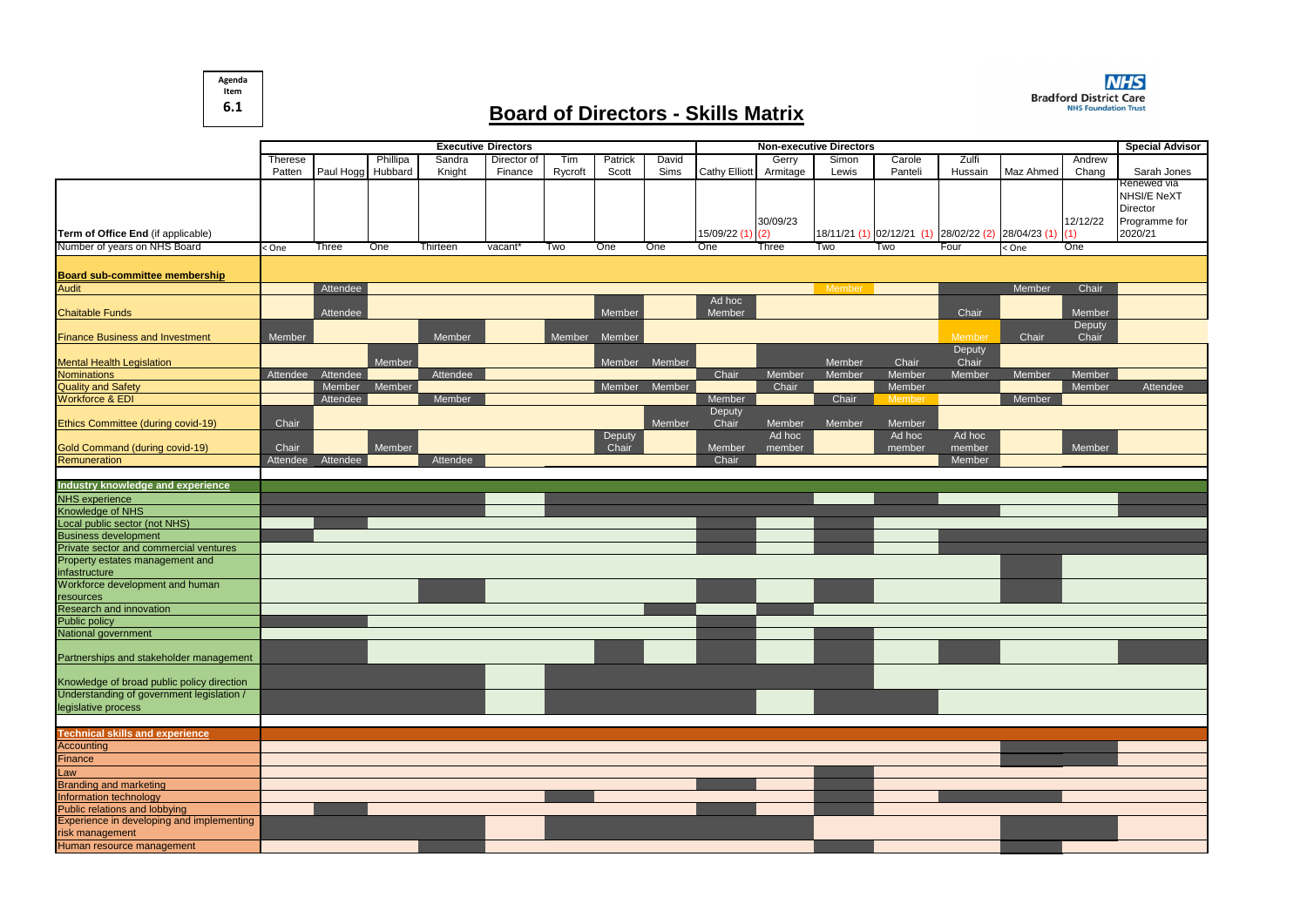| Chief Executive or senior management       |  |  |  |  |  |  |  |  |
|--------------------------------------------|--|--|--|--|--|--|--|--|
| experience                                 |  |  |  |  |  |  |  |  |
| Strategy deployment and implementation     |  |  |  |  |  |  |  |  |
|                                            |  |  |  |  |  |  |  |  |
| Voluntary and community sector / Charities |  |  |  |  |  |  |  |  |
| Change management                          |  |  |  |  |  |  |  |  |
| <b>Clinical experience</b>                 |  |  |  |  |  |  |  |  |
| * Joins in early 2021                      |  |  |  |  |  |  |  |  |

|                                         |                |                   |          |        | <b>Executive Directors</b> |         |         |       |                      |          | <b>Non-executive Directors</b> |         |         |           |        | <b>Special Advisor</b> |
|-----------------------------------------|----------------|-------------------|----------|--------|----------------------------|---------|---------|-------|----------------------|----------|--------------------------------|---------|---------|-----------|--------|------------------------|
|                                         | <b>Therese</b> |                   | Phillipa | Sandra | Director of                | Tim     | Patrick | David |                      | Gerry    | Simon                          | Carole  | ∠ulti   |           | Andrew |                        |
| <b>Page two</b>                         | Patten         | Paul Hogg Hubbard |          | Knight | Finance                    | Rycroft | Scott   | Sims  | <b>Cathy Elliott</b> | Armitage | Lewis                          | Panteli | Hussain | Maz Ahmed | Chang  | Sarah Jones            |
|                                         |                |                   |          |        |                            |         |         |       |                      |          |                                |         |         |           |        |                        |
| <b>Governance competencies</b>          |                |                   |          |        |                            |         |         |       |                      |          |                                |         |         |           |        |                        |
| Director - medium organisation (10-99   |                |                   |          |        |                            |         |         |       |                      |          |                                |         |         |           |        |                        |
| employees)                              |                |                   |          |        |                            |         |         |       |                      |          |                                |         |         |           |        |                        |
| Director - large organisation (100+     |                |                   |          |        |                            |         |         |       |                      |          |                                |         |         |           |        |                        |
| employees)                              |                |                   |          |        |                            |         |         |       |                      |          |                                |         |         |           |        |                        |
| <b>Financial literacy</b>               |                |                   |          |        |                            |         |         |       |                      |          |                                |         |         |           |        |                        |
| Strategic thinking and planning from a  |                |                   |          |        |                            |         |         |       |                      |          |                                |         |         |           |        |                        |
| governance perspective                  |                |                   |          |        |                            |         |         |       |                      |          |                                |         |         |           |        |                        |
| Executive performance management of the |                |                   |          |        |                            |         |         |       |                      |          |                                |         |         |           |        |                        |
| Chief Executive or equivalent           |                |                   |          |        |                            |         |         |       |                      |          |                                |         |         |           |        |                        |
| Governance related risk management      |                |                   |          |        |                            |         |         |       |                      |          |                                |         |         |           |        |                        |
| Compliance focus                        |                |                   |          |        |                            |         |         |       |                      |          |                                |         |         |           |        |                        |
| Profile and reputation                  |                |                   |          |        |                            |         |         |       |                      |          |                                |         |         |           |        |                        |

| <b>NED Champions and Dedicated Roles</b> |                            |                               |
|------------------------------------------|----------------------------|-------------------------------|
| West Yorskhire & Harrogate Partnership   | Deputy for                 |                               |
| <b>Board</b>                             | Chair<br>Member            |                               |
| West Yorkshire & Harrogate Committees in | Chair for 12<br>Deputy for |                               |
| Common                                   | Chair<br>months            |                               |
| <b>Deputy Chair</b>                      | NHS-<br>required           |                               |
|                                          | NHS-                       |                               |
| Freedom to Speak Up/Whistleblowing       | required                   |                               |
|                                          |                            | $NHS -$                       |
| <b>Health and safety</b>                 |                            | required                      |
| Learning from deaths                     | NHS-<br>required           |                               |
|                                          |                            | $NHS -$                       |
| Procurement                              |                            | required                      |
| <b>Resuscitation</b>                     | NHS -<br>required          |                               |
|                                          | NHS -                      |                               |
| Senior Independent Director              | required                   |                               |
| <b>Complaints</b>                        |                            | Local priority                |
| Inclusion and diversity - community and  | Local                      |                               |
| patient experience                       | priority                   |                               |
|                                          | Local                      |                               |
| Inclusion and diversity - staff networks | priority                   | Local priority Local priority |
|                                          | Local                      |                               |
| Leadership and management development    | priority                   |                               |

|     | NHS -<br>required  |                   |  |
|-----|--------------------|-------------------|--|
|     |                    |                   |  |
|     | NHS -<br>required  |                   |  |
|     |                    |                   |  |
|     |                    |                   |  |
| ity |                    |                   |  |
|     |                    |                   |  |
|     | ity Local priority | Local<br>priority |  |
|     |                    |                   |  |